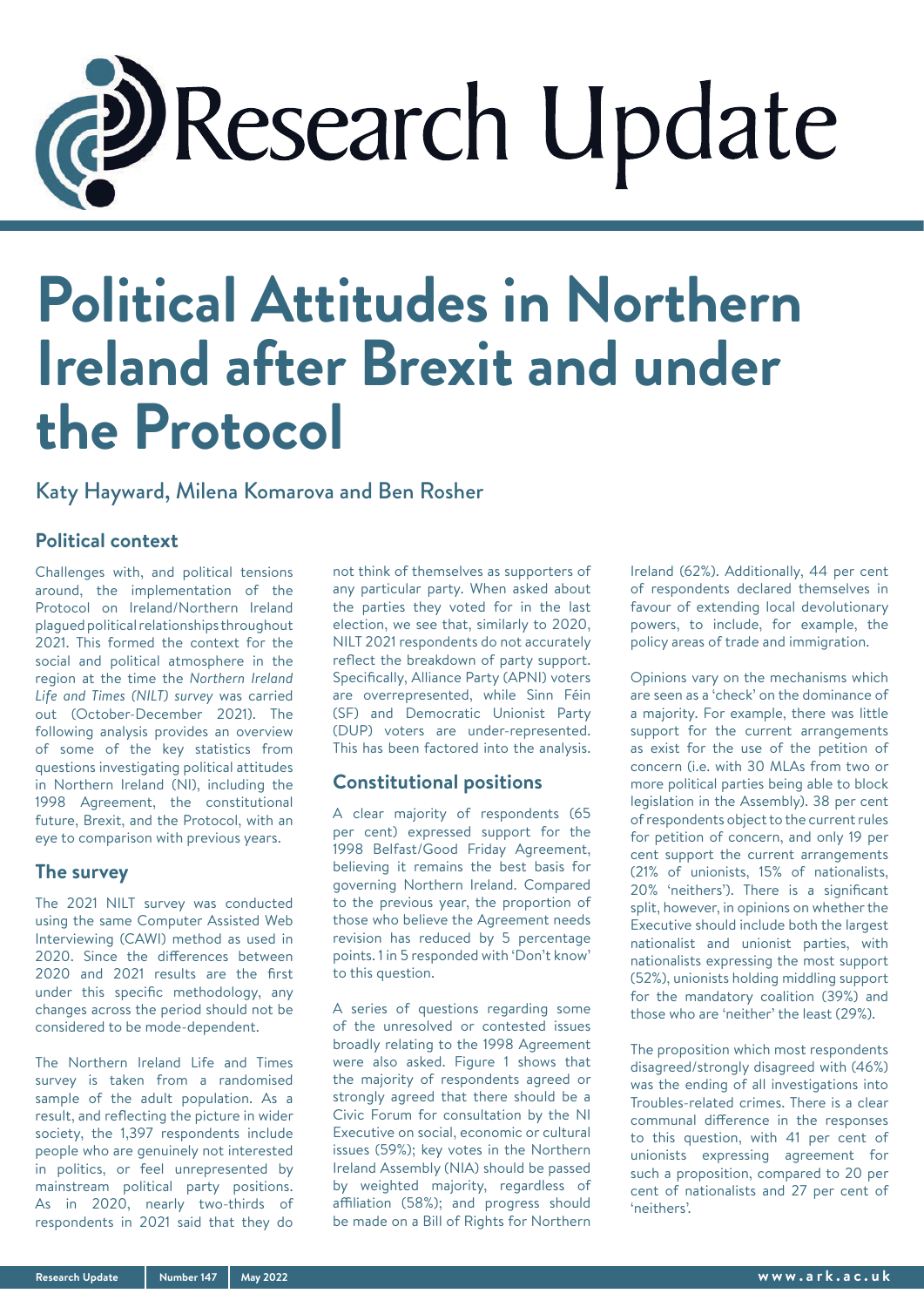





## **Irish unification**

A plurality of respondents (49%) continue to believe that the long-term policy should be for Northern Ireland to remain part of the UK (Figure 2). It is notable, however, that this is 6 percentage points lower than last year's results, with support ebbing away equally from the options of being part of the UK with devolved government, and with direct rule. At the same time, support for a united Ireland as a long-term policy has increased by 4 percentage points. This is also the increase in the proportion of those who state that, if a referendum were held tomorrow, they would vote for a united Ireland; their number now stands at 34 per cent (Figure 3). Those who say they would vote for Northern Ireland to remain in the UK stand at 48 per cent, down 5 percentage points from 2020.

Casting an eye back to 2019, we observe that in the responses to both the questions of long-term policy, and of voting for Irish unification, there is a trend towards closing the gap between the two main constitutional preferences of being part of the UK or of a united Ireland.

In 2020 we noted that more people thought it likely that the UK will exist (41%) in two decades' time than thought there would be a united Ireland by then (34%). This year we can report that the

**Figure 2: What should the long-term policy for Northern Ireland be? (%)**







proportion of respondents expressing belief in the existence of the UK and of a united Ireland in twenty years' time is practically equal, and now stands at around 38 per cent each. Also almost identical is the proportion of those believing that each is unlikely to exist in twenty years' time (33% for the UK and 34% for a united Ireland).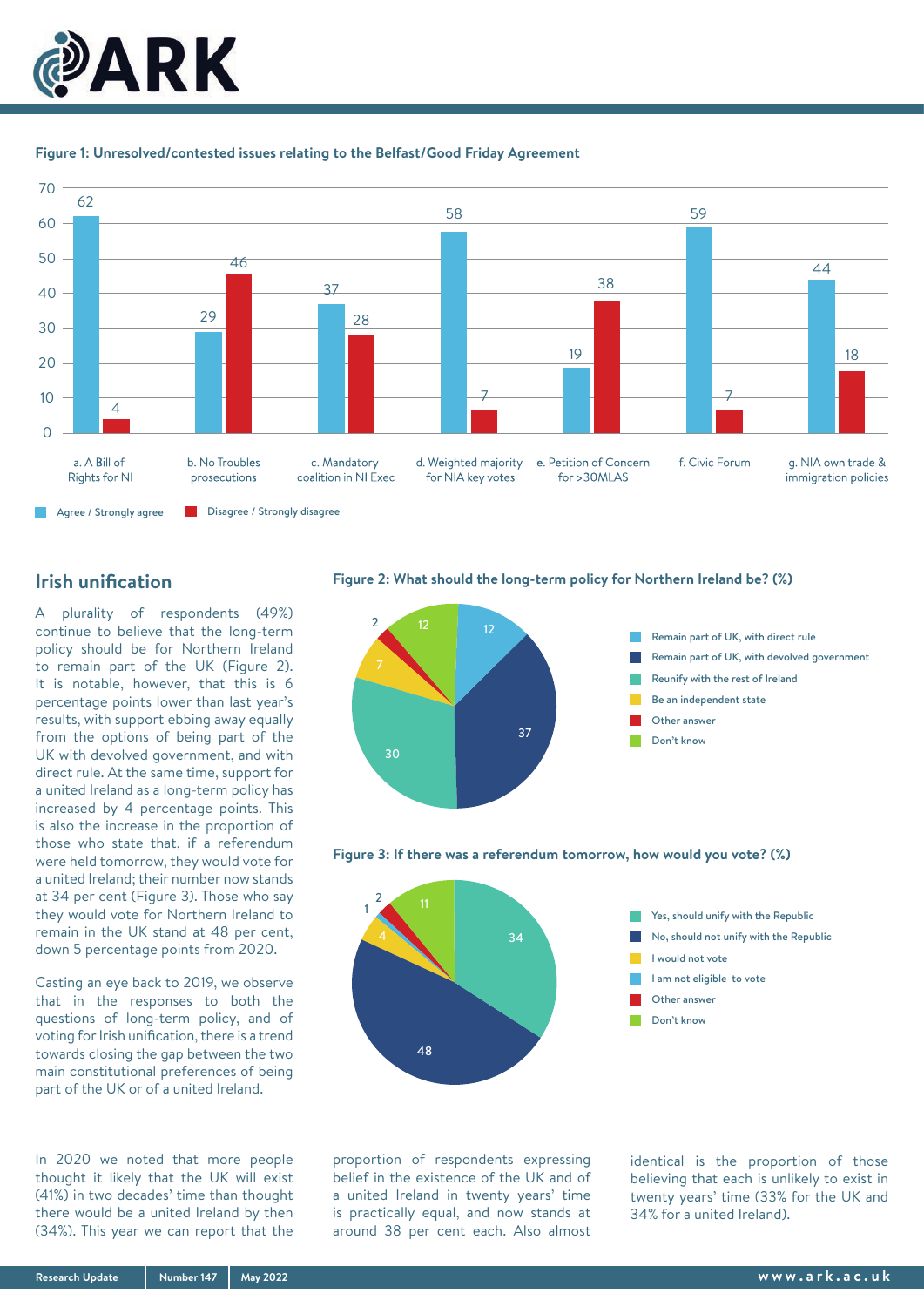

### **Identity**

In 2021, just over one quarter of respondents (26%) identified as 'Irish not British' - an increase of 7 percentage points from the 2020 survey. This can now be described as the predominant identity, with 21 per cent identifying as 'British not Irish', and 16 per cent describing themselves as 'Equally British and Irish'. The responses to this question are not to be confused with citizenship status or passports held.

Small shifts in unionist, nationalist and neither identities are also evident. At 37 per cent, 'neither' unionist nor

## **Brexit and Irish unification**

The belief that Brexit makes a united Ireland more likely has steadily risen since 2016 and there is a communal difference when it comes to how people assess the impact of Brexit on Irish unity (Figure 4). In 2021, 63 per cent expressed the belief that the likelihood of Irish unification has increased as a result of Brexit - an increase of 5 percentage points on last year. This rise appears to be the result of the diminishing belief that Brexit has made no difference, with only 1 in 5 respondents now thinking that. Interestingly, the opinion of unionist, nationalist and 'neithers' on this question, although very different, seem to have broadly evolved in parallel. A plurality of unionists (45%), a majority of 'neithers' (67%) and a majority of nationalists (83%) think Brexit makes a united Ireland more likely. Since 2019 there has been a significant increase in the proportion of respondents among all groups who feel that Brexit has increased the likelihood of Irish unity.

Similarly, since 2016 there has been a steady rise in the proportion of respondents stating that Brexit means that they are now more in favour of a united Ireland, with 37 per cent now holding this opinion. Figure 5 shows that this is accompanied by a decline in those selecting 'has made no difference' to their views, now 41 per cent - a decrease of 7 percentage points from 2020. As with results on the likelihood of a united Ireland after Brexit, unionist, nationalist and 'neither' opinion on being in favour of such a constitutional outcome has broadly evolved in a similar direction, albeit to different degrees. In 2021, 73

nationalist remains the largest group, although this has declined from a peak of 50 per cent in 2018, and from 42 per cent last year. There has also been a drop in the reporting of unionist identities, from 35 to 32 per cent, and an increase in nationalist identities from 19 to 26 per cent. We note that the underrepresentation of DUP supporters in this year's sample may be influencing this result, but there is under-representation of Sinn Féin supporters too.

Relatedly, a look at the strength of the respective unionist or nationalist

positions reveals an interesting aspect of changes in these identities. There has been a significant strengthening of both nationalist and unionist identities since 2016, albeit less dramatically for the latter. This direction of travel continued in 2021. At 69 per cent there are now slightly more very or fairly strong nationalists than there are very or fairly strong unionists (63%). In both groups the 'very strong' category has increased, although more so for nationalists (by 5 percentage points and now sitting at 23%) than for unionists (by 2 percentage points and now sitting at 20%).







per cent of nationalists say that Brexit has made them more in favour of a united Ireland, an increase of 39 percentage points from 2016; for those identifying as 'neither' the proportion is 38 per cent – an increase from 2016 of 22 percentage

points. Trends in unionist opinion, however, differ; there has been a rise of those stating they are now less in favour of a united Ireland as a result of Brexit which is now 32 per cent – an increase of 20 percentage points on 2016.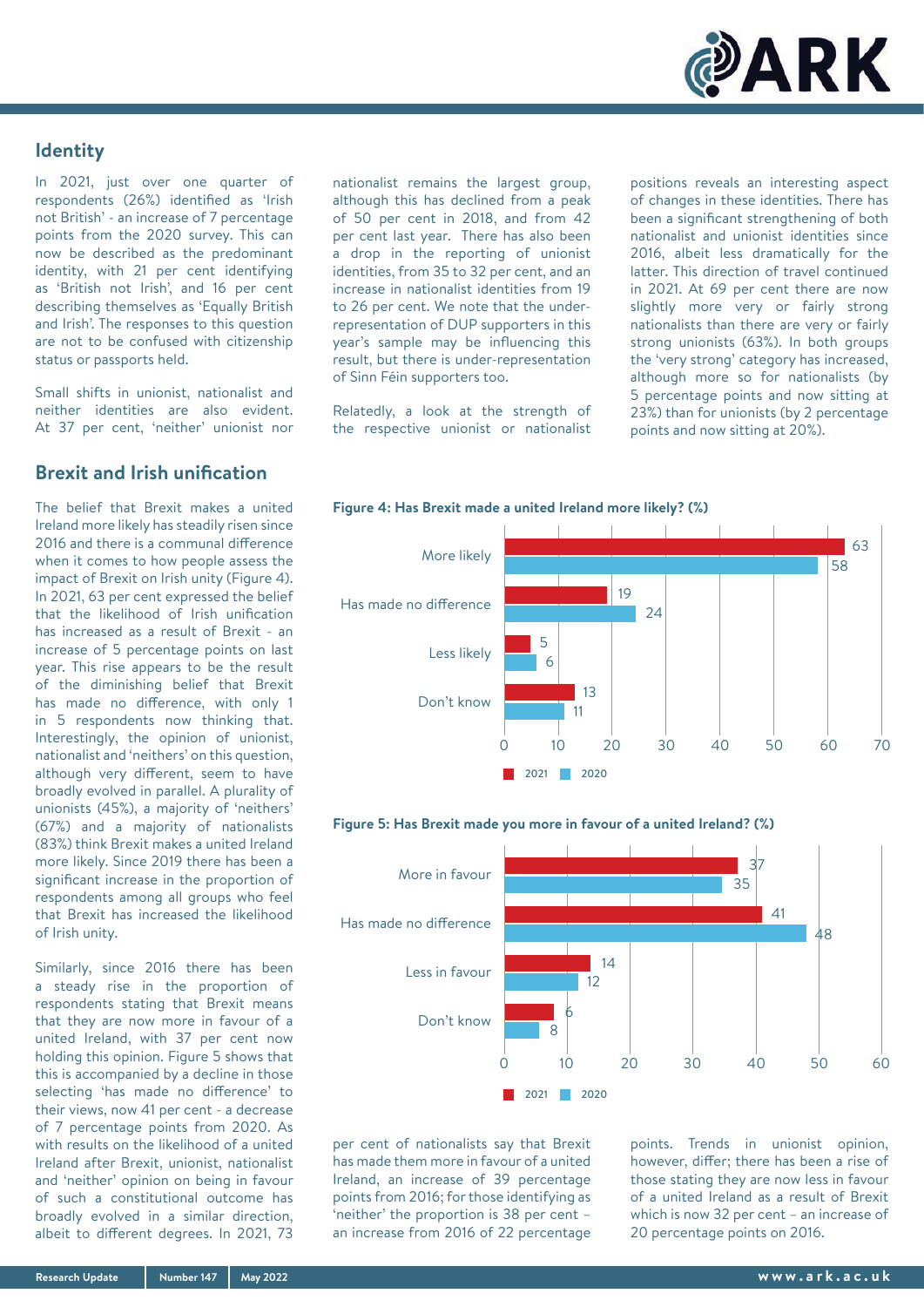

## **UK-EU relationship**

Consistent with the results from previous years, and having slightly risen, 56 per cent of respondents say that they identify with the 'Remainer' position vis-à-vis membership of the European Union (EU). At the same time, a decline of 7 percentage points in the 'Leaver' position can be observed (now at 20%), with the bulk of this decrease seemingly contributing towards a rise in the 'Don't know' position, which stands at 14 per cent. Interestingly, a look at communal

### **Views on the Protocol**

While in 2020, awareness of the Protocol was evenly split, the 2021 results show, perhaps unsurprisingly, that awareness has markedly increased, with nearly 65 per cent claiming reasonable knowledge of it, against 29 per cent who say they have no knowledge of it.

At the same time, opinions on the Protocol show evidence of polarisation (Figure 6), albeit with a significant shift towards support for the Protocol compared to 2020. 33 per cent now say it is on balance a 'good thing' for Northern Ireland (more than double the figure of 16% in 2020); 21 per cent characterise it as a 'bad thing' (up slightly from 18% in 2020), and 33 per cent see differences with respect to 'Remainer'/ 'Leaver' positions suggests that the rise in the 'Remainer' position this year comes from unionists (29% in 2020; 35% in 2021) – the only group amongst whom such a rise can be observed. Only among unionists too is the 'Leaver' position seen to decline (from 55% in 2020 to 44% in 2021). Notable also is the strength with which the 'Remainer'/'Leaver' positions continue to be held, the proportion of those identifying as 'very strong'

'Remainer' or 'Leaver' (49%) having risen by 5 percentage points this year.

In 2020 the majority of respondents (74%) believed that the UK should be seeking a closer future relationship with the EU - a figure that had increased by 13 percentage points on 2019. In 2021 the relevant figure was 71 per cent, representing a small decrease.

the Protocol as 'a mixed bag' (down from 46% in 2020). There has also been a drop (from 20% down to 11%) in the proportion saying they do not know enough about the Protocol to have an opinion of it.

There are differences between unionists, nationalists and 'neithers' in opinions on the Protocol. The general trend has been a move away from thinking that the Protocol is 'a mixed bag' to having stronger views on it. The proportion of unionists thinking that the Protocol is on balance good for NI has not changed since 2020 (6%), but the proportion thinking that it is on balance bad for NI has risen to 44 per cent in 2021 (up from 31% in 2020). However, this is only a little

more than the 40 per cent of unionists who consider the Protocol to be 'a mixed bag' (down from 45% in 2020).

The proportion of nationalists thinking that the Protocol is on balance good has more than doubled to 69 per cent in 2021 (34% in 2020); only 19 per cent think it 'a mixed bag' and just 4 per cent think it on balance a bad thing for NI. Among 'neithers', 29 per cent think the Protocol to be on balance good (14% in 2020), 14 per cent think it on balance bad (12% in 2020), and 41 per cent think it a mixed bag (down from 50% in 2020).



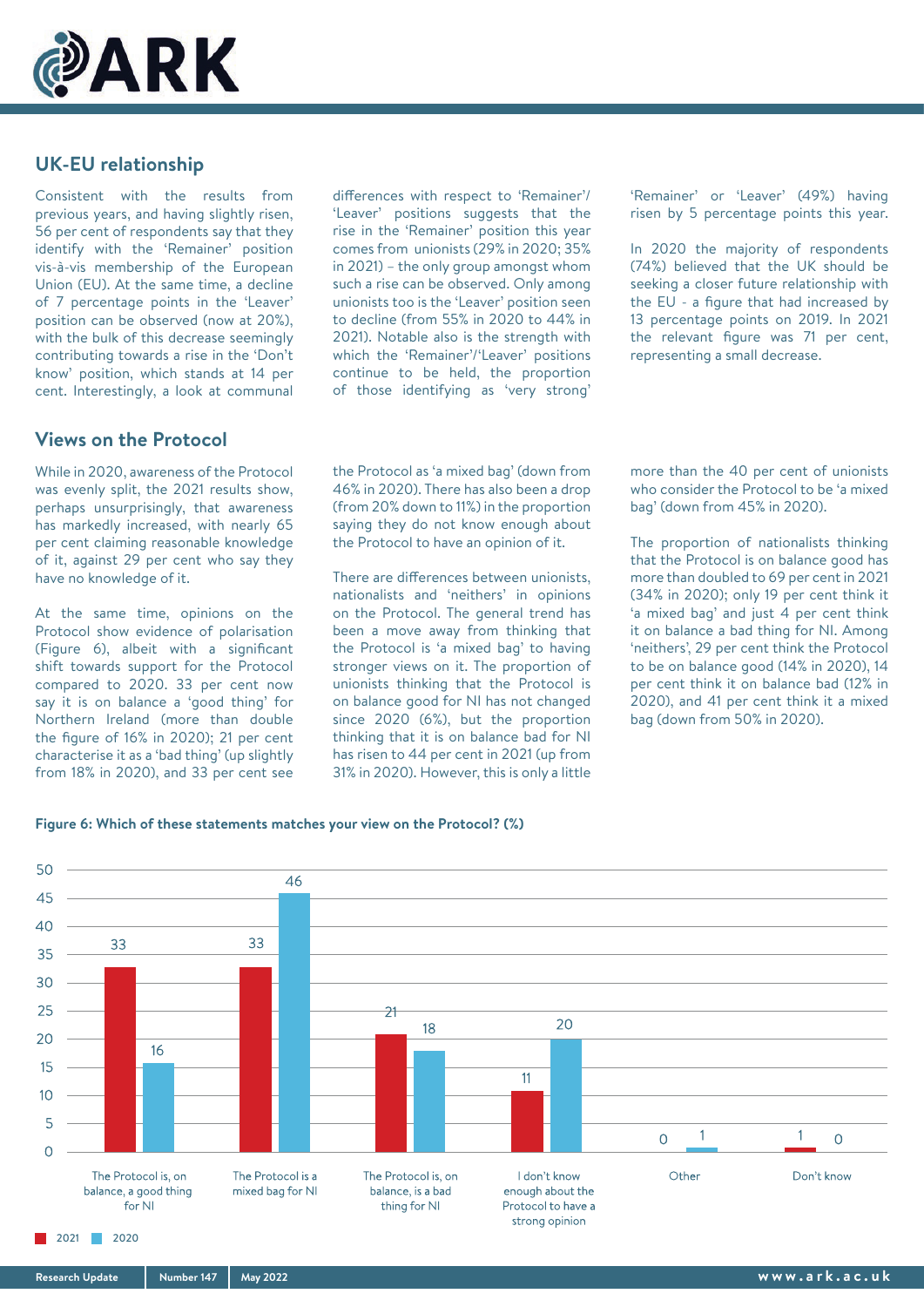

## **Conclusion**

In conclusion, broad trends seen in NILT surveys for several years appear to be maintained. There has been an increase in nationalist identities in Northern Ireland, both in volume and in strength, and this seems to feed into changes in attitudes toward a united Ireland which are increasing. As is by now a fairly established trend, Brexit is perceived by most to have made a united Ireland more likely, including by the plurality of unionists.

While the predominant response remains that Brexit has made no difference to the desirability of a united Ireland, a greater proportion of respondents are becoming more in favour of it. Despite the political contention over the implementation of the Protocol on Ireland/Northern Ireland that endured through most of 2021, public opinion on the Protocol has moved to be more in favour of it. As this political contention has come to affect

the functioning of the NI Assembly and Executive in 2022, it is important to note that support for the Belfast/Good Friday Agreement remains clear, with a majority wanting to see further progress on its implementation in the form of a Bill of Rights and the re-establishing of a Civic Forum.

#### **Key Points:**

- The Belfast/Good Friday Agreement is seen as the best basis for governing NI, either as it stands or with revisions (65%), with only 6 per cent wanting to see it gone altogether.
- 'Irish not British' is now the dominant identity (26%), compared to 21 per cent 'British not Irish'.
- 'Neither unionist nor nationalist' remains the largest self-described political identity at 37% (42% in 2020). There has been a drop in the reporting of unionist identities (from 35% in 2020 to 32% in 2021), and an increase in nationalist identities (from 19% in 2020 to 26% in 2021).
- There has been a strengthening of both nationalist and unionist identities: 69% of nationalists now identify as 'very' or 'fairly strongly' so, while the same is true of 63% of unionists.
- Nearly one half of respondents (49%) believe that the long-term policy for Northern Ireland should be to remain part of the UK, although this has fallen since 2020.
- One third (34%) state they would vote for a united Ireland tomorrow.
- 63% of respondents believe that a united Ireland is more likely after Brexit.
- 37% of respondents feel that Brexit has made them more in favour of a united Ireland.
- Awareness of, and support for, the Protocol has increased markedly since 2020. 65% claim knowledge of it and the proportion who think that it is 'on balance a good thing' has more than doubled to 33%. 33% think it a 'mixed bag' while 21% think it 'on balance a bad thing'.
- There are clear differences between unionists, nationalist and 'neithers' in their opinions on the Protocol. The plurality of unionists think it on balance bad for NI (44%) although 40 per cent think it 'a mixed bag'. The plurality of 'neithers' think the Protocol is 'a mixed bag' (41%). The clear majority of nationalists think that the Protocol is on balance good (69%).

#### **Authors:**

*Katy Hayward* is Professor of Political Sociology in Queen's University Belfast and a Senior Fellow in the UK in a Changing Europe think-tank, where she leads a major project on 'The future and status of Northern Ireland'.

*Milena Komarova* is a sociologist and a Research Fellow for the UK in a Changing Europe Initiative, based at the School of Social Sciences, Education and Social Work, Queen's University Belfast.

*Ben Rosher* holds a NINE doctoral training scholarship in the School of Social Sciences, Education and Social Work, Queen's University Belfast.

The Northern Ireland Life and Times (NILT) survey is carried out annually and documents public opinion on a wide range of social issues. In 2021, 1,397 people aged 18 years or over took part. NILT is a joint project of the two Northern Ireland universities and provides an independent source of information on what the public thinks. For more information, visit the survey website at www.ark.ac.uk/nilt